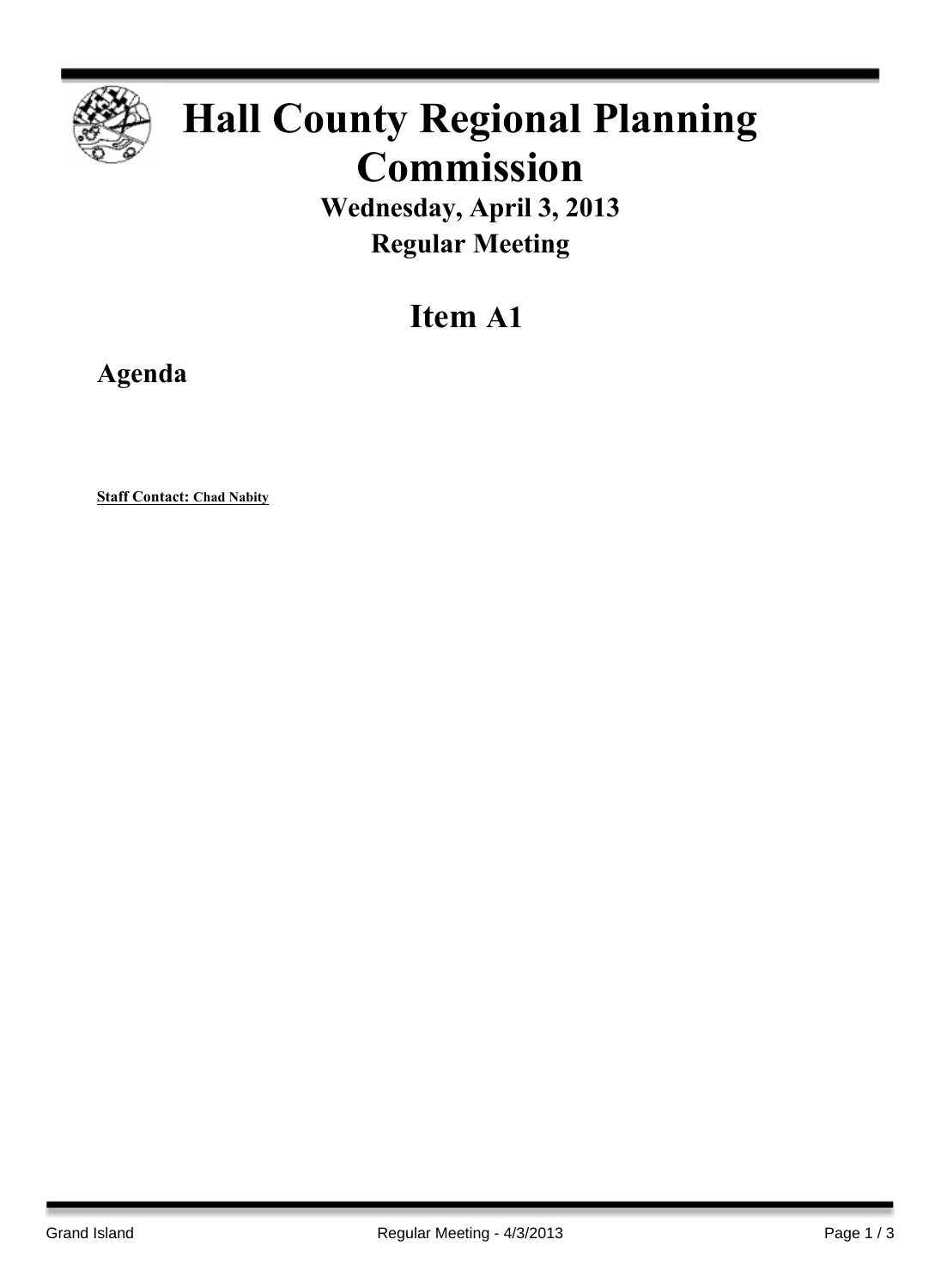#### **REGIONAL PLANNING COMMISSION**

#### **AGENDA AND NOTICE OF MEETING Wednesday, April 3, 2013 6:00 p.m. City Hall Council Chambers — Grand Island**

**1. Call to Order.**

**This is a public meeting subject to the open meetings laws of the State of Nebraska. The requirements for an open meeting are posted on the wall in this room and anyone who would like to find out what those are is welcome to read through them**.

- **2. Minutes of March 6, 2013.**
- **3. Request Time to Speak**
- **4. Public Hearing – Rezone -** A request to rezone property located west of South Locust Street and south of US Hwy 34. Also known as a tract of land comprising a part of the Northeast Quarter of the Northeast Quarter (NE ¼ NE 1/4) of Section 33, Township 11 North, Range 9 West of the 6<sup>th</sup> P.M., in Grand Island, in Hall County, Nebraska, from LLR – Large Lot Residential to B2 – General Business Zone. (C-10-2013GI)
- **5. Public Hearing** Concerning an amendment to the redevelopment plan for CRA, Area 8, for a Site Specific Redevelopment Plan for 1119 S Adams, in Grand Island, Hall County, Nebraska. Resolution No. 2013-04. (C-11- 2013GI)
- **6. Public Hearing -** Concerning adoption of a blight and substandard Area 12. This property is located between Engleman Road and North Road and 13<sup>th</sup> Street and west Stolley Park Road. This area is also known as Copper Creek Estates located to the south of Old Potash Hwy and Indian Acres located to the north Old Potash Hwy in the City of Grand Island. (C-12-2013GI)
- **7. Final Plat – Rainbow Lake Sixth Subdivision** located south of Rainbow Road and east of Blaine Street, in the City of Grand Island, in Hall County, Nebraska. Consisting of (25 Lots) and 19.775 acres.
- **8. Final Plat – Ummel Second Subdivision** located north of Bronco Road and east of Shady Bend Road, in Grand Island, Hall County, Nebraska. Consisting of (5 Lots) and 36.033 acres.
- **9. Planning Director's Report**
- **10.Next Meeting May 1, 2013**